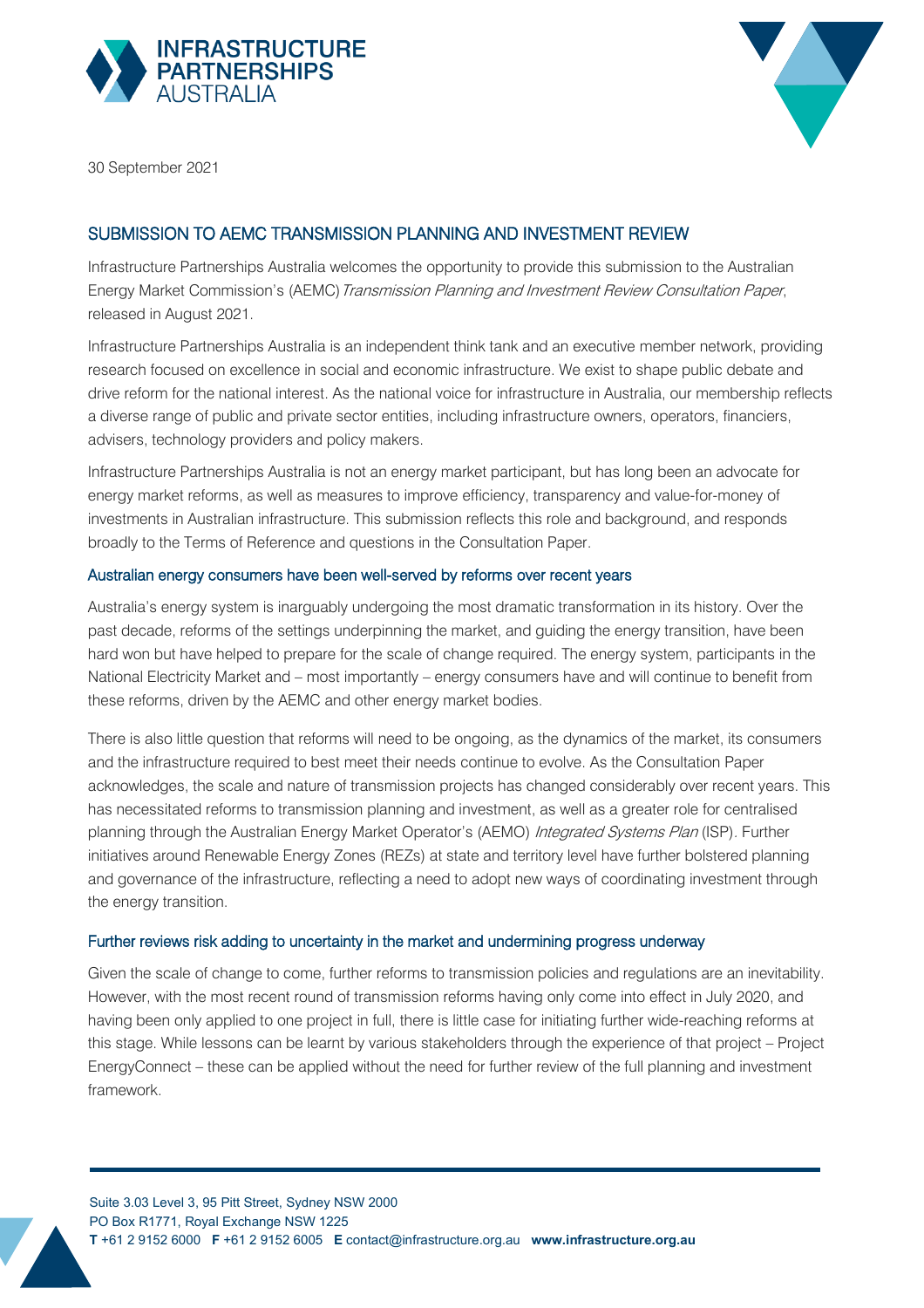For now at least, the top priority for Australia's energy bodies and market participants must be getting on with the energy transition. Introducing further major transmission reforms now – when the market has already adapted to the vision laid out in the previous ISP and numerous other major plans and strategies by the energy market bodies – risks further delays and disruption at a time when Australia can least afford it.

### Now is not the time to explore further fundamental overhaul of regulatory frameworks or market principles

To propose and seek views on – as the Consultation Paper does – whether it may be necessary to challenge TNSPs' exclusive right to build and own transmission projects through the introduction of new contestable arrangements is not constructive at this time. This form of broad theoretical rumination serves only to add to uncertainty and concern in the market among the proponents and investors that Australian energy users are relying on to get on with the job of delivering the infrastructure they need.

Beyond the immediate legal ramifications for existing licences and contracts, such a change would have widereaching financial and economic impacts, many of which may take years to resolve if implemented, causing further delays and adding to costs. If there was or is to be a time for questioning such a fundamental tenet of the transmission investment, it is not now, when the urgency of investing in new transmission has never been greater.

#### Infrastructure markets are stretched, and more policy and regulatory uncertainty could drive investors away

In considering any potential changes, or whether to proceed with the second stage of this Review, the AEMC should consider the potential risks and costs this process – and any potential major changes flowing from it.

The AEMC should also consider the scale of broader reforms being proposed through the Energy Ministers and National Cabinet, following the recommendations of the Energy Security Board. Notwithstanding any positive outcomes this process unlocks, the task of understanding, anticipating and preparing for the implementation of these reforms is in itself a major challenge for market participants and stakeholders. This review by the AEMC, and any further stages will contribute to an additional burden and compliance costs for TNSPs, investors and other stakeholders.

Infrastructure Partnerships Australia conducts annual research of sentiment policy and regulatory issues, with the most recent edition – the *202[1](#page-1-0) Australian Infrastructure Investment Report* 1– released in August 2021. This found 73 per cent of investors agree that policy and regulatory uncertainty limits their willingness to invest. While perceptions of the relative attractiveness of the Australian energy market has improved over recent years among investors, this can be easily undone. Competition for capital – particularly among projects with strong ESG credentials – has never been stronger, driven by rapidly expanding pipelines in the EU and the US. The message from investors was clear – capital is a coward and will go where it is treated well. So the AEMC should be cautious not to drive investors away or raise capital costs by introducing additional uncertainty.

#### Some degree of pricing uncertainty is unavoidable in infrastructure planning and delivery

In relation to the issue of pricing uncertainty, Infrastructure Partnerships Australia is well-placed to comment as the architect and operator of the Australia & New Zealand Infrastructure Pipeline (ANZIP). Covering more than

<span id="page-1-0"></span><sup>1</sup> Available here[: https://infrastructure.org.au/investment-report21/](https://infrastructure.org.au/investment-report21/)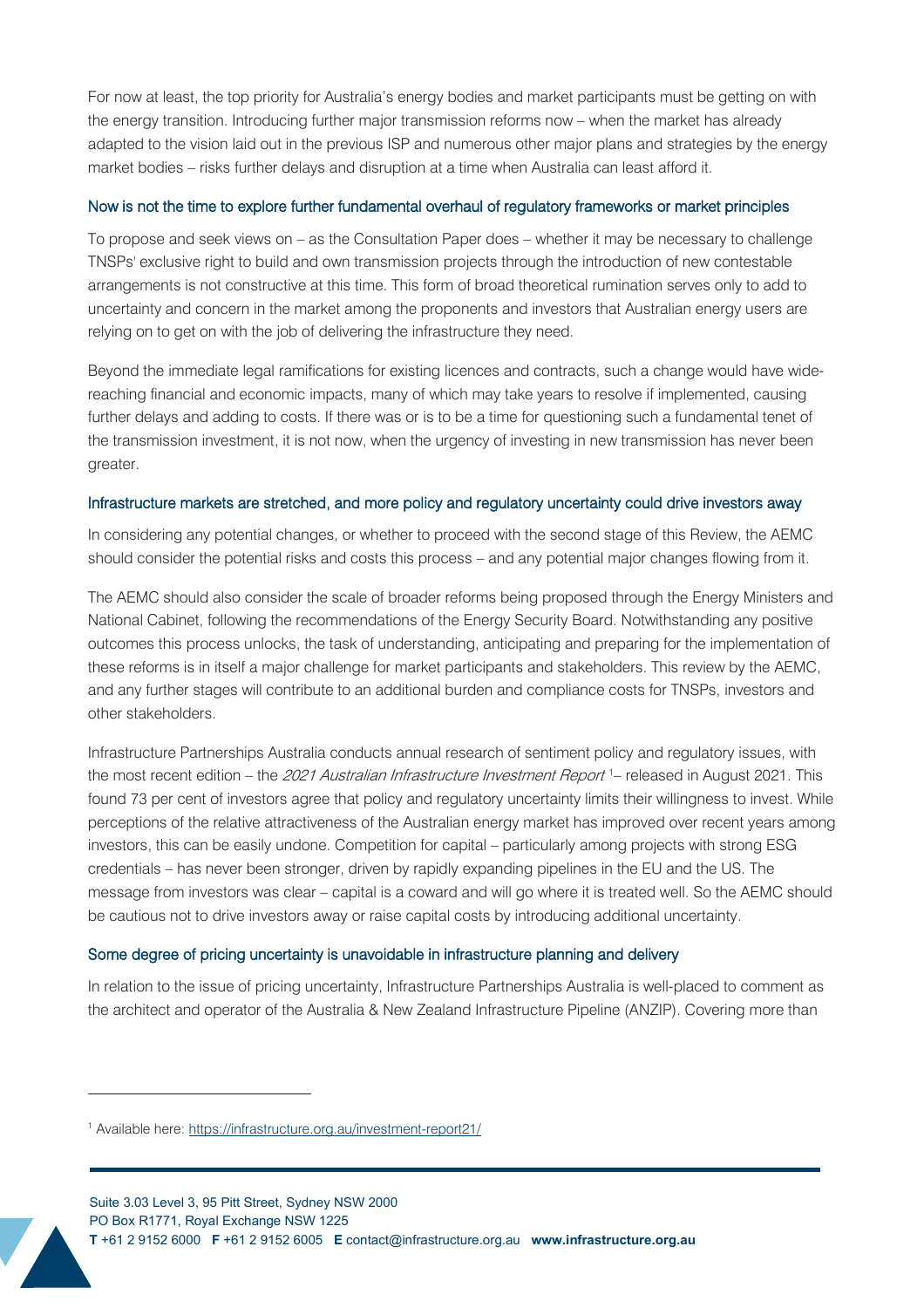400 major projects, contracts and transactions across all forms of infrastructure, ANZIP closely tracks data on construction costs through each phase of project development and delivery.

Whether projects are in transport, energy or any other asset class, whether they are funded by the public or private sectors, cost variations are common. This reflects the changing certainty of cost estimation through project lifecycles, as well as allowing for the materialisation of changes in project scope, delivery timeframe or other factors outside proponents' control. The final cost of a project is only known after financial close is reached, and the same is true for all forms of infrastructure. There is no reason transmission infrastructure could or should be held to a different standard than other forms of infrastructure.

Some level of cost variability on transmission projects is to be expected, particularly where the RIT-T process necessitates such delay between project initiation and investment decision. It is also important to consider current market settings – with record investment in infrastructure nationally and across most jurisdictions individually. The scale of projects and of the pipeline in aggregate – not just in energy but other forms of infrastructure and civil construction – have grown considerably and are stretching some parts of the market.

For this reason, the proposed rule change on cost increases in network projects would be counterproductive – we need acceleration of investment, not further delay. At face value, this proposed rule change appears to be motivated purely by the self-interest of its proponents, at the expense of the long-term interests of the majority of energy consumers. Rather than entertaining the possibility of adding to the duration of regulatory investment approvals, the AEMC and other energy market bodies should be looking for ways to streamline these processes and deliver the projects the energy system needs sooner.

#### The AEMC should look for 'low-hanging fruit' in further transmission planning and investment reforms

While now is not the time for further major reviews of transmission investment and planning, there may still be opportunities to strengthen system security, accelerate investment in critical infrastructure, or safeguard the long-term interests of energy consumers. Many could be implemented without significantly adding further cost or uncertainty to the market. If this review continues, Infrastructure Partnerships Australia recommends these are the focus of the AEMC's attention.

For example, the coordination of REZs among jurisdictions proposed by the Energy Ministers would be a sensible, low-cost and timely reform. Beyond providing greater transparency around long-term planning for potential network augmentations, a coordinated approach would reduce barriers to entry into and between Australian jurisdictions for investors, constructors and service providers.

Further, the Consultation Paper seeks views on whether the existing level of economic assessment appropriately balances rigour and expediency, and if some elements of existing assessment processes could be 'streamlined'. Given the urgency of investment required in energy networks, any measures to accelerate assessments while retaining rigour of analysis – to ensure energy consumers' long-terms interests are safeguarded – should be explored.

Another issue raised in the Consultation Paper is whether there is adequate consideration of non-network options through economic assessments. Strengthening the options assessment components of the RIT-T process seems sensible given the pace of change and development of technologies across the energy system. Safeguarding consumers' long-term interests means exploring options to maximise the value of existing infrastructure and ensure non-build solutions are investigated for their capacity to augment or defer capital investments. However, any changes to this component of assessment should retain a suitable focus on the